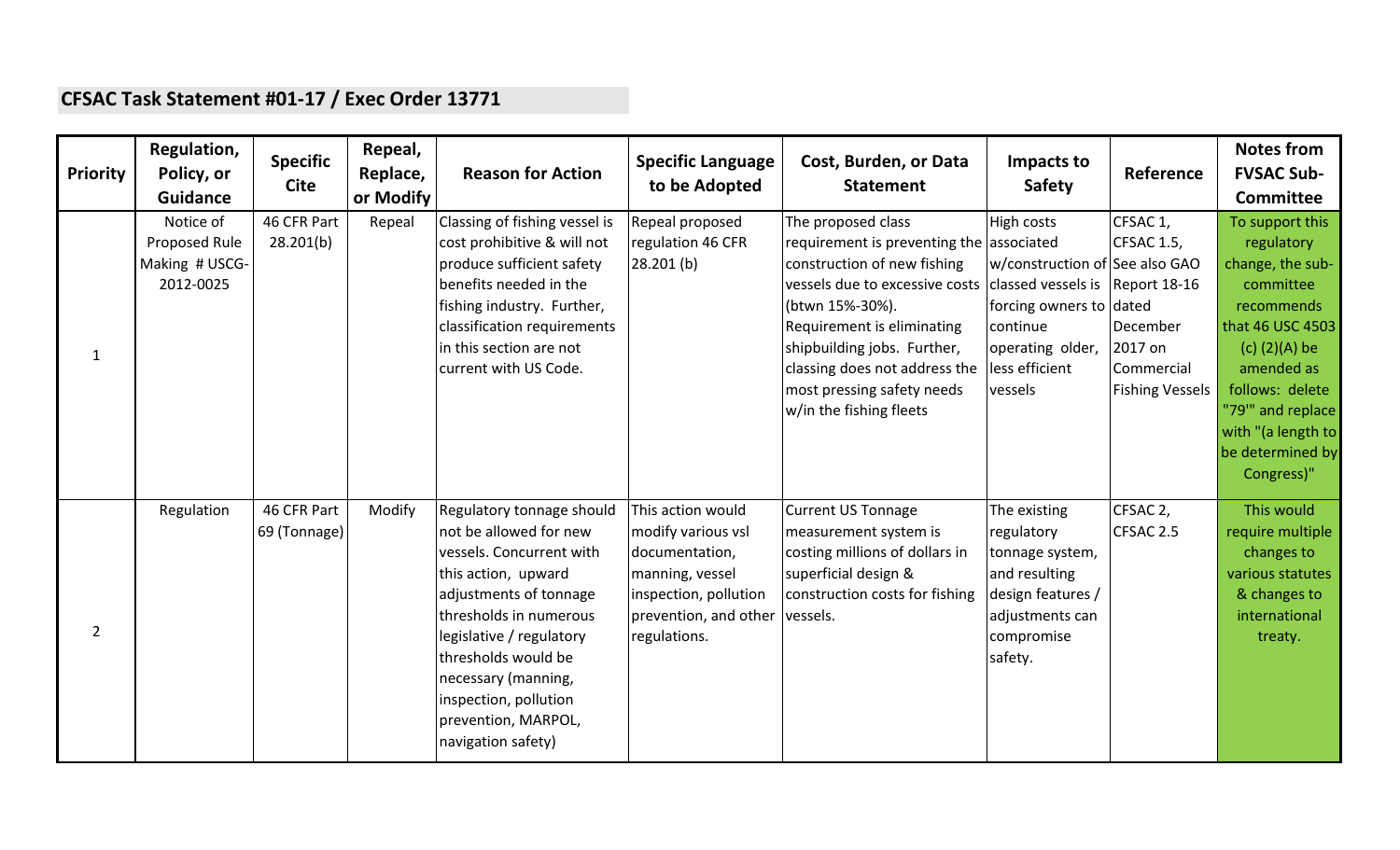|   | Regulation     | 46 CFR 28     | Modify | Existing stability regulations Changes would be   |                         | Current stability requirements There are no |                            | CFSAC <sub>3</sub> |  |
|---|----------------|---------------|--------|---------------------------------------------------|-------------------------|---------------------------------------------|----------------------------|--------------------|--|
|   |                | Subpart E     |        | for fishing vessels $>$ 79' have made to numerous |                         | are poorly written, which                   | increased safety           |                    |  |
|   |                |               |        | not been updated since                            | sections of 46 CFR 28   | creates confusion and                       | risks anticipated          |                    |  |
|   |                |               |        | 1990. Numerous                                    | Sub-Part E and USCG     | potentially adds thousands of               | through these              |                    |  |
| 3 |                |               |        | inconsistencies, poorly                           | Marine Safety Center    | \$\$\$ in additional costs to the           | revisions to 46            |                    |  |
|   |                |               |        | worded sections, require                          | (MSC) Procedure         | industry.                                   | CFR 28 Sub Part E          |                    |  |
|   |                |               |        | clarifications & revision.                        | Number H2-20 dated      |                                             | & MSC Proc # H2-           |                    |  |
|   |                |               |        |                                                   | June 2013.              |                                             | 20                         |                    |  |
|   | Regulation     | 46 CFR Part   | Modify | Current regulation is                             | Change 46 CFR 28.270    | There is no additional cost to              | There are no               | CFSAC <sub>4</sub> |  |
|   |                | 28.270(a)     |        | ambiguous and as written is                       | (a) to read as follows: | industry or the Coast Guard.                | increased safety           |                    |  |
|   |                |               |        | subject to multiple                               | "Each required drill    | Industry burden will be                     | risks anticipated          |                    |  |
|   |                |               |        | interpretations during                            | and the required        | reduced w/ clearer                          | through this               |                    |  |
|   |                |               |        | enforcement, creating                             | instruction be          | regulations and the USCG will               | revision of 46 CFR         |                    |  |
|   |                |               |        | inefficiencies, uncertainty &                     | performed before        | issue fewer unwarrented                     | 28 Part 270 (a)            |                    |  |
| 4 |                |               |        | burdens on the industry                           | vessels engage in       | enforcement actions.                        |                            |                    |  |
|   |                |               |        |                                                   | fishing activities and  |                                             |                            |                    |  |
|   |                |               |        |                                                   | within periods of no    |                                             |                            |                    |  |
|   |                |               |        |                                                   | more than 30 days in    |                                             |                            |                    |  |
|   |                |               |        |                                                   | duration while          |                                             |                            |                    |  |
|   |                |               |        |                                                   | engaged in fishing      |                                             |                            |                    |  |
|   |                |               |        |                                                   | activities."            |                                             |                            |                    |  |
|   | Notice of      | Collection of | Modify | This modification will allow                      |                         | Vessel operators will be                    | Over time risks to CFSAC 5 |                    |  |
|   | Proposed Rule  | Information   |        | the marine industry to                            |                         | burdened if they do not have                | health or safety           |                    |  |
|   | Making # USCG- |               |        | leverage technological                            |                         | access to manufacturer's                    | would likely               |                    |  |
|   | 2012-0025      |               |        | advances, reducing F/V                            |                         | recommendations for                         | decrease as the            |                    |  |
|   |                |               |        | operator time and effort to                       |                         | servicing & care of CG                      | benefits of having         |                    |  |
|   |                |               |        | comply with operational                           |                         | required equipment.                         | all                        |                    |  |
|   |                |               |        | readiness regulations for                         |                         | Implementing this                           | manufacturer's             |                    |  |
|   |                |               |        | primary lifesaving and                            |                         | modification will reduce                    | inspection and             |                    |  |
|   |                |               |        | firefighting equipment                            |                         | record keeping and                          | maintenance                |                    |  |
|   |                |               |        |                                                   |                         | ladministrative burdens for                 | guidance is                |                    |  |
|   |                |               |        |                                                   |                         | vessel operators.                           | realized.                  |                    |  |
|   |                |               |        |                                                   |                         |                                             |                            |                    |  |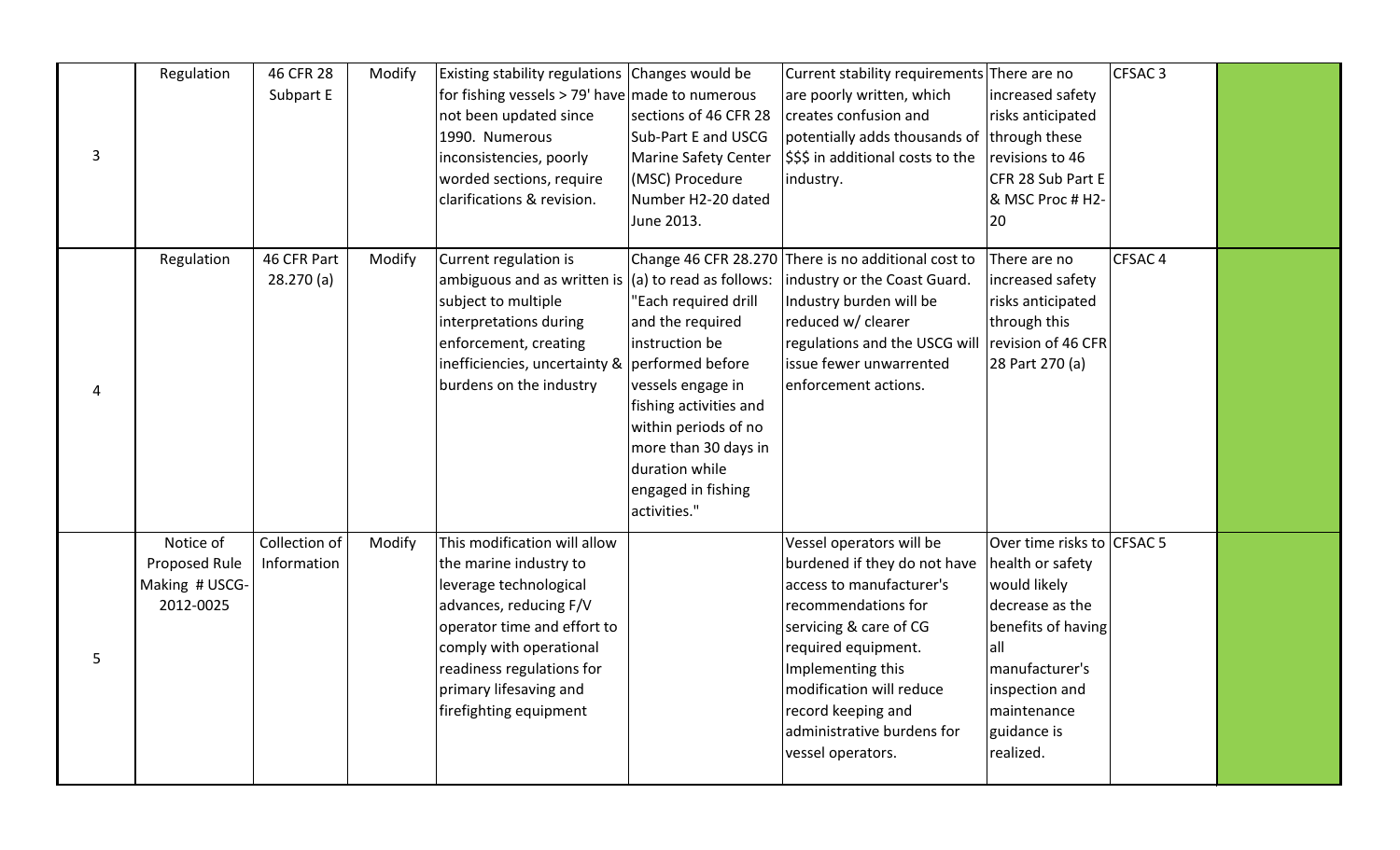|                | Notice of      | Notice of          | Modify | CG Auth Act of 2010           | The proposed action    | Proposed regulation as                                | This change will   | CFSAC <sub>6</sub> |  |
|----------------|----------------|--------------------|--------|-------------------------------|------------------------|-------------------------------------------------------|--------------------|--------------------|--|
|                | Proposed Rule  | Proposed           |        | eliminated the distinction    | would modify NPRM      | written continues to apply an                         | reduce vessel      |                    |  |
|                | Making # USCG- | <b>Rule Making</b> |        | between documented and        | USCG-2012-0025 to      | outdated, less stringent (and                         | losses and         |                    |  |
|                | 2012-0025      | # USCG-2012-       |        | undocumented fishing          | expand                 | less costly) safety standard to limprove accident     |                    |                    |  |
|                |                | 0025               |        | vessels for purposes of       | implementation of      | state registered vesssels. This surviveability        |                    |                    |  |
|                |                |                    |        | fishing vessel safety         | vessel parity to fully | puts federally documented                             | with state         |                    |  |
| 6              |                |                    |        | regulations found in 46 CFR   | include regulations    | fishing vessels of a similar size numbered            |                    |                    |  |
|                |                |                    |        | Part 28. Congressional        | which would affect     | and operation at an unfair                            | (undocumented)     |                    |  |
|                |                |                    |        | intent was that state         | undocmented fishing    | financial disadvantage.                               | fishing vessels    |                    |  |
|                |                |                    |        | registered fishing vessels    | vessels.               |                                                       |                    |                    |  |
|                |                |                    |        | meet the same safety          |                        |                                                       |                    |                    |  |
|                |                |                    |        | requirements.                 |                        |                                                       |                    |                    |  |
|                |                |                    |        |                               |                        |                                                       |                    |                    |  |
|                | Notice of      | 46 CFR Part        | Modify | Increasing the frequency of   | The proposed           | Over 90% of fishing vessel                            | A two year exam    | CFSAC <sub>7</sub> |  |
|                | Proposed Rule  | 28.201(a)          |        | dockside exams is a long      | modification would     | safety exams are conducted                            | cycle will         |                    |  |
|                | Making # USCG- |                    |        | term preventative strategy    | change the language    | free of charge by the USCG.                           | maintain or        |                    |  |
|                | 2012-0025      |                    |        | designed to reduce            |                        | $\ln 46$ CFR 28.201 (a) to The remaining 10% of exams | greatly improve    |                    |  |
|                |                |                    |        | fatalities, vessel losses &   | read "at least once    | are performed by 3rd party                            | existing levels of |                    |  |
|                |                |                    |        | serious injury while          | every two years."      | examiners, ususally free of                           | safety.            |                    |  |
|                |                |                    |        | ensuring the safe operation   |                        | charge in conjunction w/                              |                    |                    |  |
| $\overline{7}$ |                |                    |        | of commercial fishing         |                        | other survey requirements                             |                    |                    |  |
|                |                |                    |        | industry vessels to the net   |                        | (for insurance or                                     |                    |                    |  |
|                |                |                    |        | benefit of the nation. A five |                        | classifcation).                                       |                    |                    |  |
|                |                |                    |        | year interval for these       |                        |                                                       |                    |                    |  |
|                |                |                    |        | examinations is not           |                        |                                                       |                    |                    |  |
|                |                |                    |        | supported by the industry.    |                        |                                                       |                    |                    |  |
|                |                |                    |        |                               |                        |                                                       |                    |                    |  |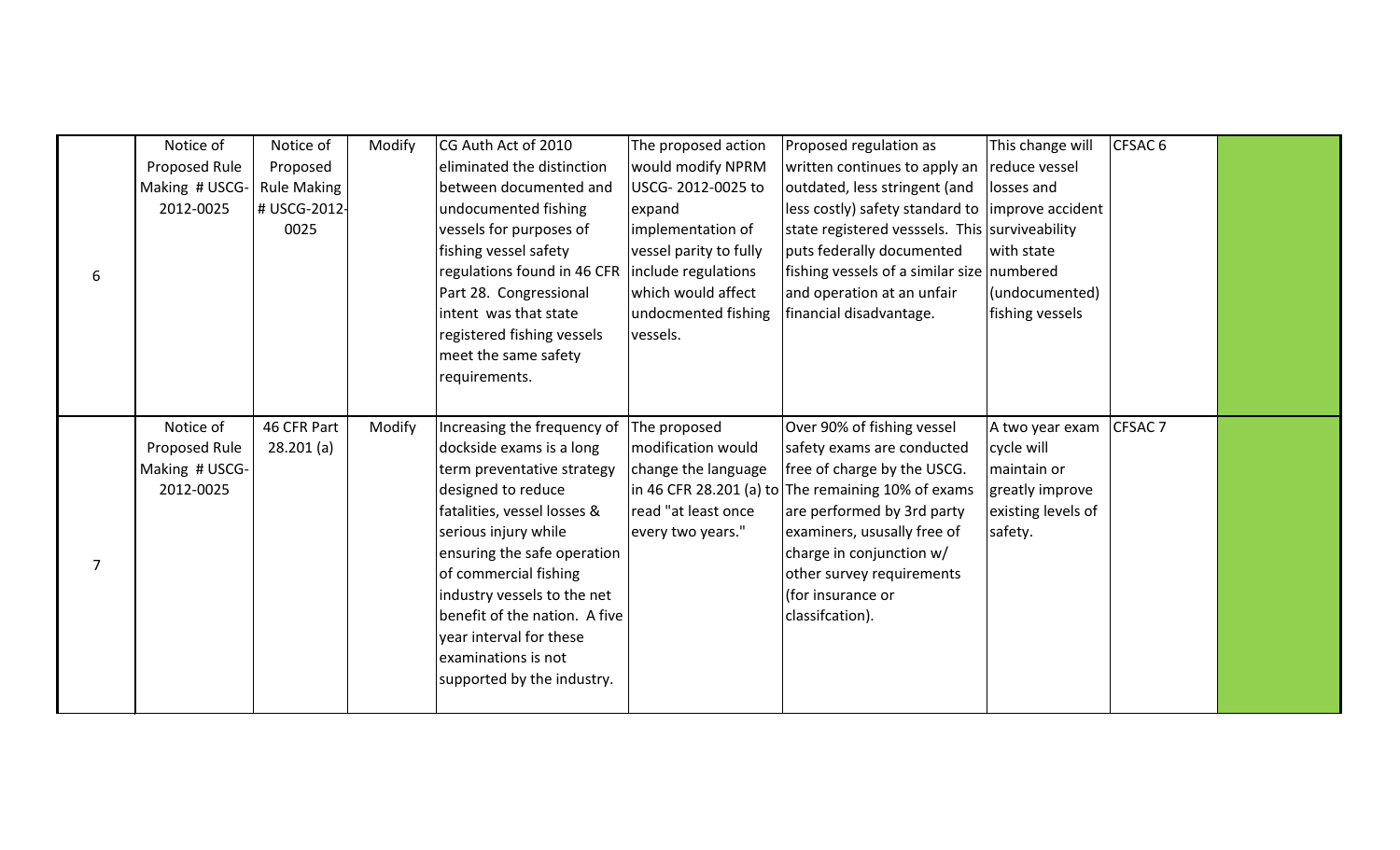|   | Regulation | 46 CFR Part      | Modify | The effectivness of annual                                                     | Change the language  | Cost data varies around the                          | There is no                     | CFSAC 8,        |  |
|---|------------|------------------|--------|--------------------------------------------------------------------------------|----------------------|------------------------------------------------------|---------------------------------|-----------------|--|
|   |            | 28.140(b)        |        | servicing of liferafts has not  in Table 46 CFR 28.140 country, however, it is |                      |                                                      | evidence to                     | CFSAC 8.5       |  |
|   |            |                  |        | been demonstrated. In                                                          | (b) to read "to be   | anticipated that this action                         | suggest that less See also USCG |                 |  |
|   |            |                  |        | many regions of the                                                            | serviced once every  | would reduce servicng costs                          | frequent, but still Study on    |                 |  |
|   |            |                  |        | country, servicing costs are                                                   | 24 months."          | by 30% over the life of the                          | regular servicing               | Liferaft        |  |
|   |            |                  |        | very high & lack of nearby                                                     |                      | raft.                                                | will negatively                 | Servicing dated |  |
| 8 |            |                  |        | servicing facilities results in                                                |                      |                                                      | impact safety.                  | Sep 2017        |  |
|   |            |                  |        | additional shipping costs to                                                   |                      |                                                      | <b>Existing USCG</b>            |                 |  |
|   |            |                  |        | cover annual servicing                                                         |                      |                                                      | and international               |                 |  |
|   |            |                  |        | requirements.                                                                  |                      |                                                      | regulations allow               |                 |  |
|   |            |                  |        |                                                                                |                      |                                                      | for servicing                   |                 |  |
|   |            |                  |        |                                                                                |                      |                                                      | intervals up to 17              |                 |  |
|   |            |                  |        |                                                                                |                      |                                                      | months.                         |                 |  |
|   | Guidance   | <b>NVIC 7-93</b> | Modify | NVIC 7-93 is outdated and                                                      |                      | Delete the following in There is no data that can be | There are no                    | CFSAC 9         |  |
|   |            |                  |        | creates confusion when                                                         | NVIC 7-93: Para 3(a) | provided to illustrate the                           | increased                       |                 |  |
|   |            |                  |        | applied in the field for                                                       | after "activities" & | impact, cost, or burden of this increased risks to   |                                 |                 |  |
|   |            |                  |        | compliance & enforcement                                                       | Para 3(b) delete",   | modification. Overall impact                         | health or safety                |                 |  |
| 9 |            |                  |        | purposes. The course                                                           | who - more""         | would be positive in that                            | risks anticipated               |                 |  |
|   |            |                  |        | outline of a 100GT or higher                                                   |                      | fishermen would be receiving   through this          |                                 |                 |  |
|   |            |                  |        | license does not address the                                                   |                      | training that is more relevant                       | revision to NVIC 7-             |                 |  |
|   |            |                  |        | emergency drill                                                                |                      | to their needs.                                      | 93                              |                 |  |
|   |            |                  |        | requirement found in 46                                                        |                      |                                                      |                                 |                 |  |
|   |            |                  |        | <b>CFR Part 28.270</b>                                                         |                      |                                                      |                                 |                 |  |
|   |            |                  |        |                                                                                |                      |                                                      |                                 |                 |  |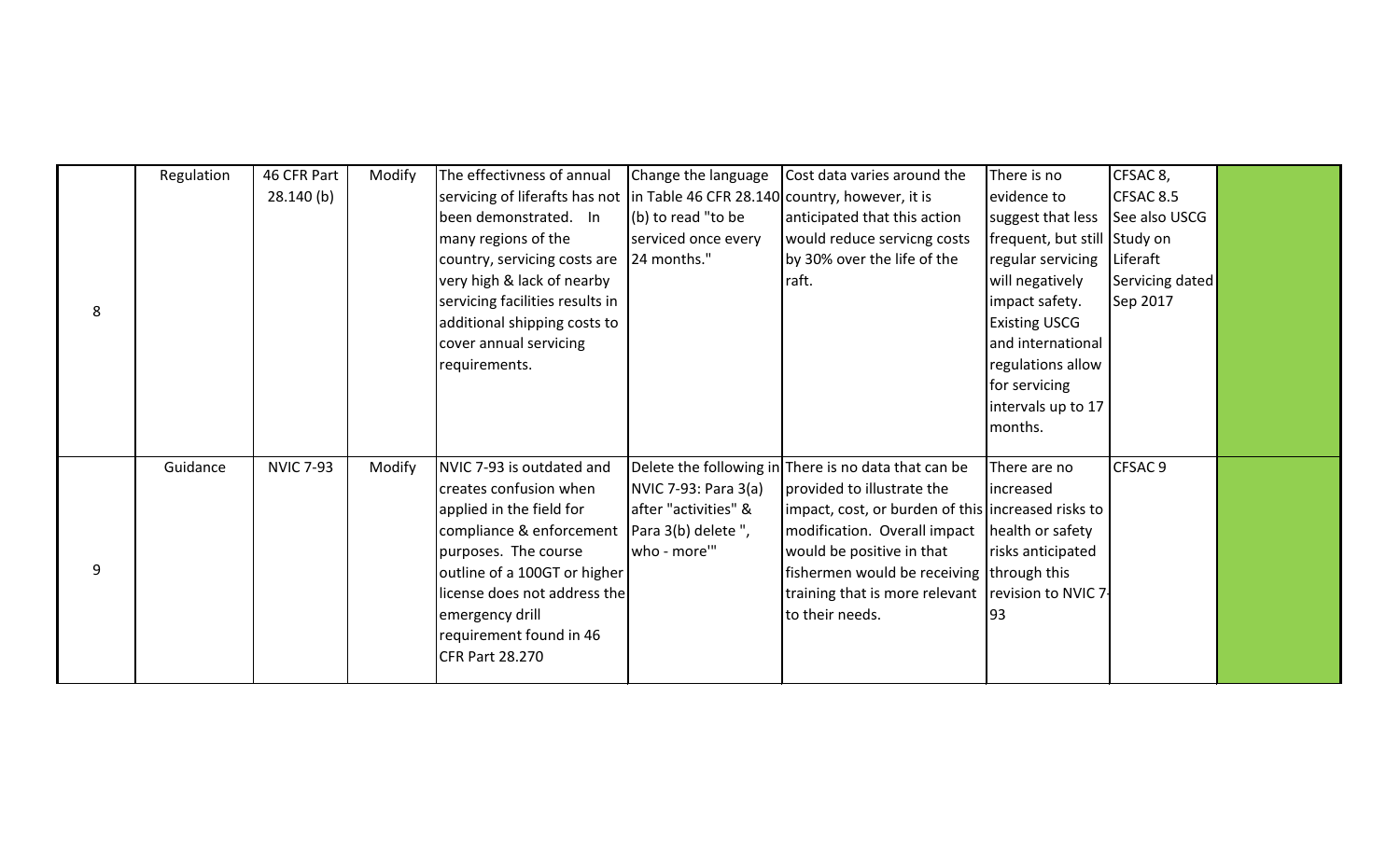|    | Notice of      | 46 CFR Part | N/A | Regulations should ensure                       | Required record of     | N/A | Risks to health  | CFSAC 10 |  |
|----|----------------|-------------|-----|-------------------------------------------------|------------------------|-----|------------------|----------|--|
|    | Proposed Rule  | 28.200(b)   |     | the master or individual in                     | equip maintenance      |     | and safety would |          |  |
|    | Making # USCG- |             |     | charge of a vessel keep a                       | should include the     |     | likely decrease  |          |  |
|    | 2012-0025      |             |     | record of the inspection and date & time of the |                        |     | with adequate    |          |  |
|    |                |             |     | maintenance for each item                       | equip inspection       |     | logging          |          |  |
|    |                |             |     | of lifesaving equipment                         | or maintenance, the    |     | requirements.    |          |  |
|    |                |             |     | carried on board a vessel,                      | person's name          |     |                  |          |  |
|    |                |             |     | drills conducted and                            | performing the equip   |     |                  |          |  |
|    |                |             |     | instruction given, meeting                      | inspection or          |     |                  |          |  |
|    |                |             |     | the requirements of 46 CFR   maintenance, the   |                        |     |                  |          |  |
|    |                |             |     | Part 28.                                        | inspection &           |     |                  |          |  |
|    |                |             |     |                                                 | maintenance            |     |                  |          |  |
| 10 |                |             |     |                                                 | procedure(s)           |     |                  |          |  |
|    |                |             |     |                                                 | performed, the         |     |                  |          |  |
|    |                |             |     |                                                 | equipment's            |     |                  |          |  |
|    |                |             |     |                                                 | operational readiness  |     |                  |          |  |
|    |                |             |     |                                                 | status, any further    |     |                  |          |  |
|    |                |             |     |                                                 | maintenance or repair  |     |                  |          |  |
|    |                |             |     |                                                 | required to make the   |     |                  |          |  |
|    |                |             |     |                                                 | equipment              |     |                  |          |  |
|    |                |             |     |                                                 | operationally ready, & |     |                  |          |  |
|    |                |             |     |                                                 | the date, time &       |     |                  |          |  |
|    |                |             |     |                                                 | person performing      |     |                  |          |  |
|    |                |             |     |                                                 | any                    |     |                  |          |  |
|    |                |             |     |                                                 | further or follow-up   |     |                  |          |  |
|    |                |             |     |                                                 | maintenance or         |     |                  |          |  |